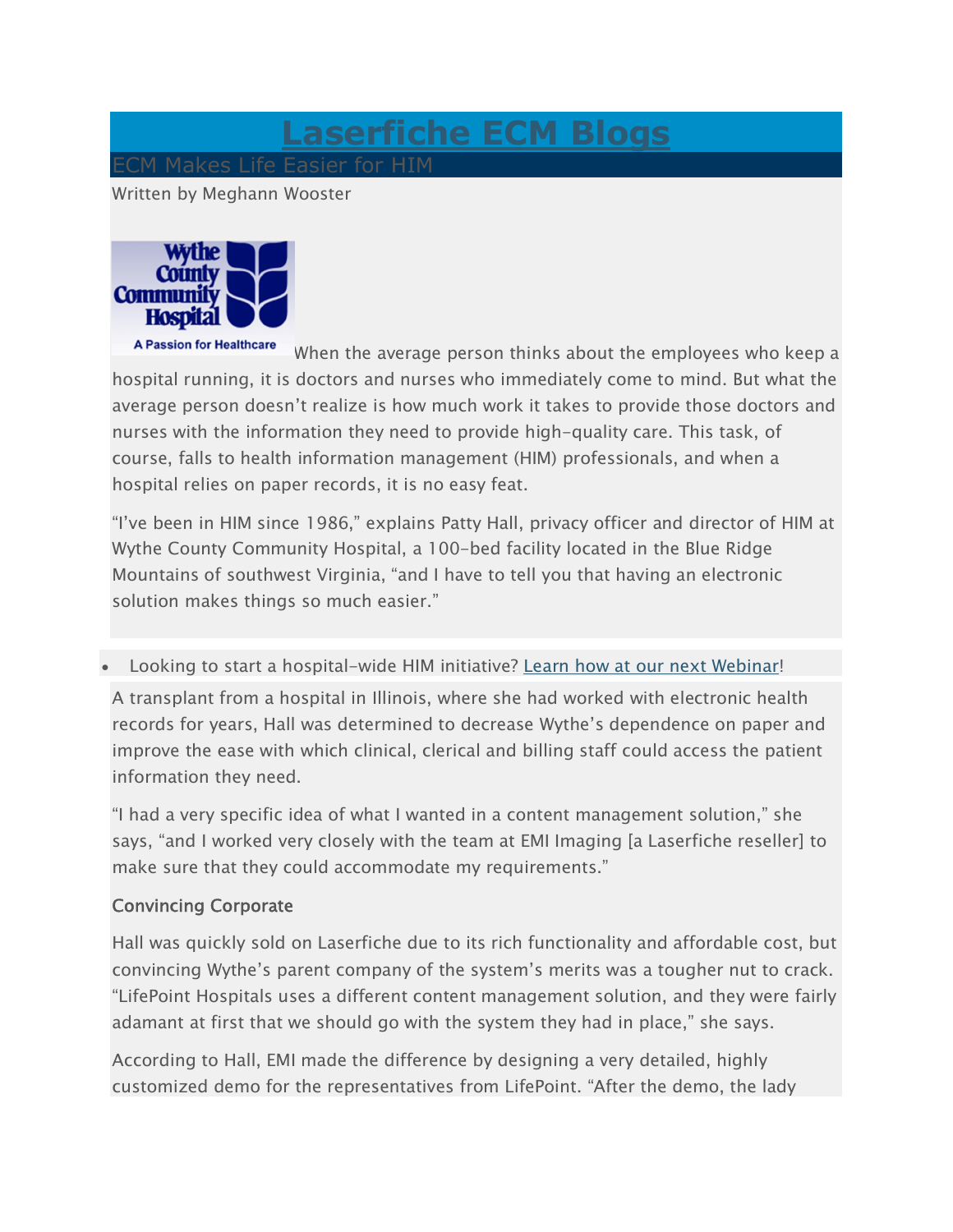from corporate headquarters told me that she'd come out to Virginia with the intention of nixing the Laserfiche proposal, but after the demo, she just didn't see a way to say no; it was such a perfect fit for our needs."

Wythe purchased its Laserfiche system in August 2009. In less than a year, the hospital's repository has grown to manage more than 2,152,886 pages of records. "Working with EMI, we were able to deploy Laserfiche very quickly," explains Hall. "Today, nearly 100 of our 415 employees use Laserfiche to some extent."

### Leaving the Paper World Behind

In 2009, Wythe had a total of 7,200 inpatients and 37,300 outpatients, performing 3,300 same-day surgeries and treating 15,000 people in the ER. With so many patients coming through the doors, digitizing medical records has been a huge time saver. "Many of our ER patients, in particular, come back more than once," says Hall. "When you're living in a paper world, it takes time to track down their records. Laserfiche makes it instantaneous."

Although some technology solutions require intensive staff training, the HIM director notes that Laserfiche is pretty much the exact opposite. "Laserfiche is very user friendly. If you know how to use Microsoft Windows, you can use this system. For some of the less tech-savvy staff, we conducted 15-minute training sessions. That's really all anybody needed to get up and running."

Laserfiche delivers a number of benefits on the clinical side, including:

- Electronic EKGs. Physicians log directly into Laserfiche, where they can view labs, radiology reports, EKGs and ER reports for outpatients and ER visitors. (Inpatient charts are not yet being managed by Laserfiche.) "Having the EKGs in Laserfiche is a big benefit for our doctors," Hall explains. "While our Meditech system makes labs and radiology reports available electronically, the EKGs don't have a place in any other software application. To have them accessible through Laserfiche, in a crisp image, is fantastic."
- Centralized Charts. Hall also acknowledges that having a centralized digital chart available through one interface (Laserfiche) makes it easier and faster to access all of the information relevant to any given patient. Labs, EKGs and radiology reports are batch scanned and captured electronically using Laserfiche Quick Fields, a highvolume capture tool that automatically sorts, stores and creates folder paths for these documents in Wythe's Laserfiche repository. Charts are tabbed and separated into sections that make it fast and easy for doctors to locate the type of information they need.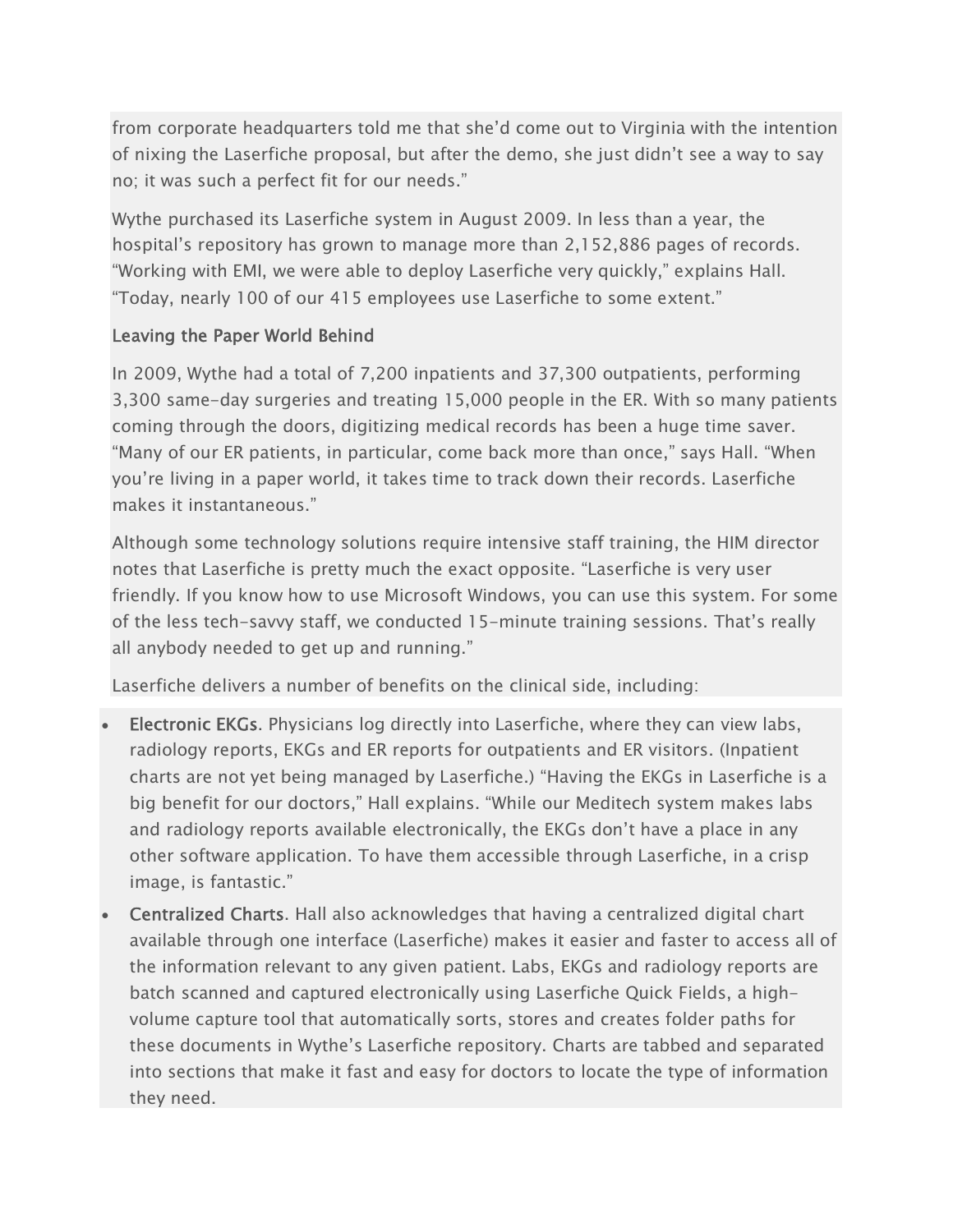- Quick Digital Searches. Kim Newman, the HIM department's lead operations technician, notes that the optical character recognition (OCR) process available through Laserfiche translates printed words into alphanumeric characters that the system indexes for full-text search, giving Wythe the opportunity to search for specific documents using a keyword or phrase. This capability has come in particularly handy when radiology reports were misfiled. "Searching by the patient's medical record number enabled me to quickly find the missing report and save it to the correct chart. If this had happened before we implemented Laserfiche, we may have had to spend hours and hours searching through every chart processed on a particular day of service, and even then we may never have found the misfiled report. Laserfiche OCR is a real timesaving tool!"
- Easy-to-Access Advance Directives. In addition to the patient charts, the hospital's HIM department has created a folder for Advance Directives, organized by patient name. Having these important documents in Laserfiche is particularly useful in the case of emergencies. In the past, paper copies may not have been discovered quickly enough to make an emergency patient's wishes known to medical staff. With Laserfiche, a simple search rapidly reveals whether or not a patient has an Advance Directive on file; if such a document exists, the patient's preferences are immediately identified and honored.

## Back-Office Benefits

But it's not just the clinical staff that benefits from Laserfiche; the patient access (registration) department, the business (finance) office and the lab director (who is in charge of compliance), all use Laserfiche, too.

"Before Laserfiche, Patient Access made four copies of each patient's records; now they make none," says Hall. She also notes that the hospital now sends its ER billing information to its outside billing company electronically, adding to the cost savings Wythe realizes on printing, storing and mailing paper documents.

## Facilitating Compliance

As the hospital's privacy officer, Hall is responsible for investigating HIPAA complaints. Laserfiche Audit Trail, which tracks repository activity and provides a Web-based interface for running detailed reports on the tracked information, allows her to monitor all system activity—who looked at various records, what time records were viewed, whether any changes were made, etc.

However, Hall notes that the security controls in Laserfiche make it virtually impossible for unauthorized people to view information they are not allowed to access. "We limit